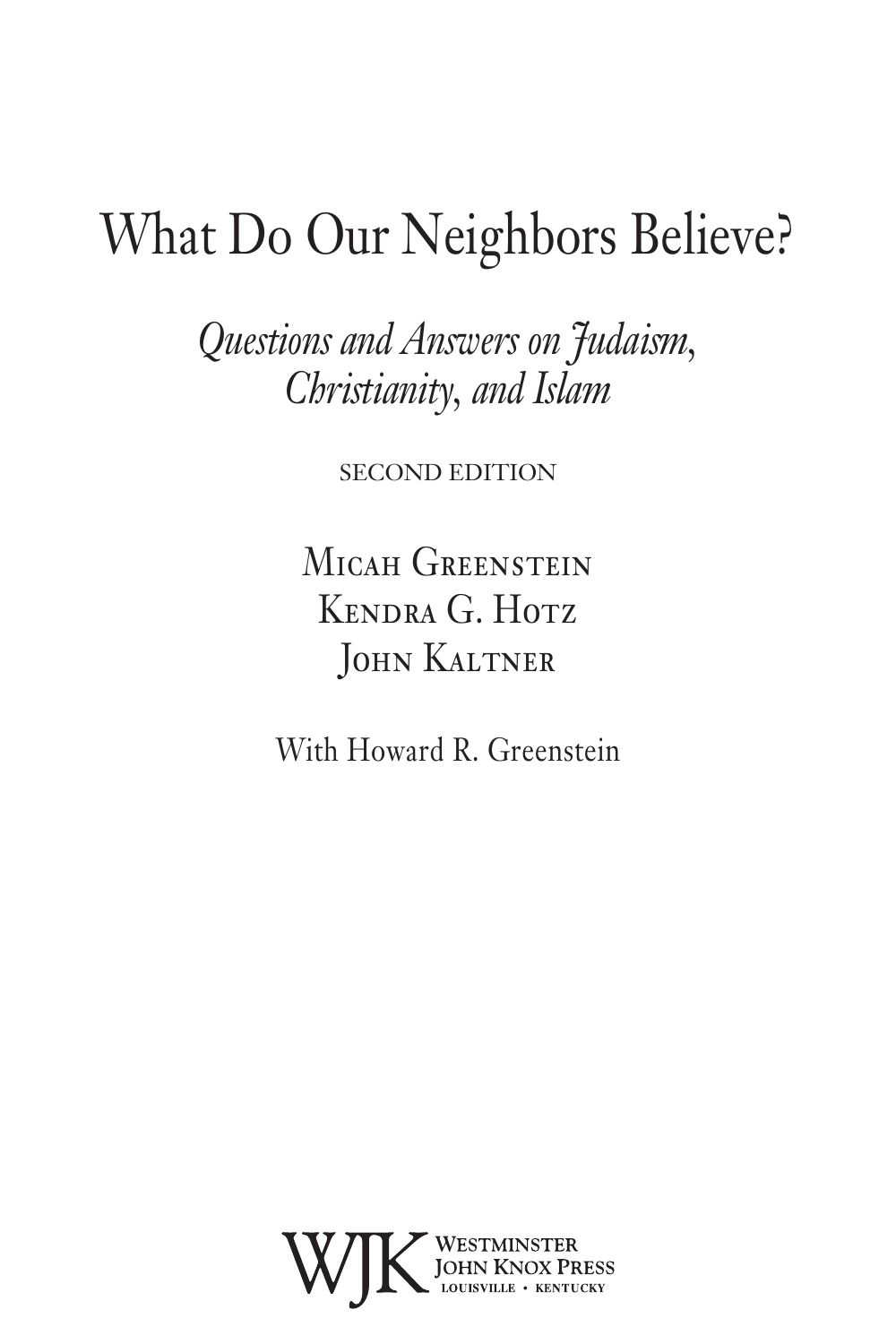### **Contents**

| 1. Origin and Composition                                                   | 1              |
|-----------------------------------------------------------------------------|----------------|
| 1. When, where, and how did the religion begin?                             | 1              |
| 2. What are the main subgroups within the religion?                         | $\overline{7}$ |
| 3. Where is the religion found today?                                       | 14             |
| 2. Dates, People, and Places                                                | 19             |
| 1. What were the most significant events<br>in the history of the religion? | 19             |
| 2. Who have been the key people in the<br>development of the religion?      | 25             |
| 3. What places are important for the religion?                              | 33             |
| 3. Sacred Texts and Other Writings                                          | 39             |
| 1. What is the religion's sacred text?                                      | 39             |
| 2. How is the sacred text studied and used?                                 | 45             |
| 3. What other writings are authoritative<br>for the community?              | 50             |
| 4. Leadership and Authority                                                 | 59             |
| 1. What are the important leadership roles<br>in the community?             | 59             |
| 2. How are the roles of leadership and<br>authority exercised?              | 65             |
| 3. Who else has authority in the community?                                 | 72             |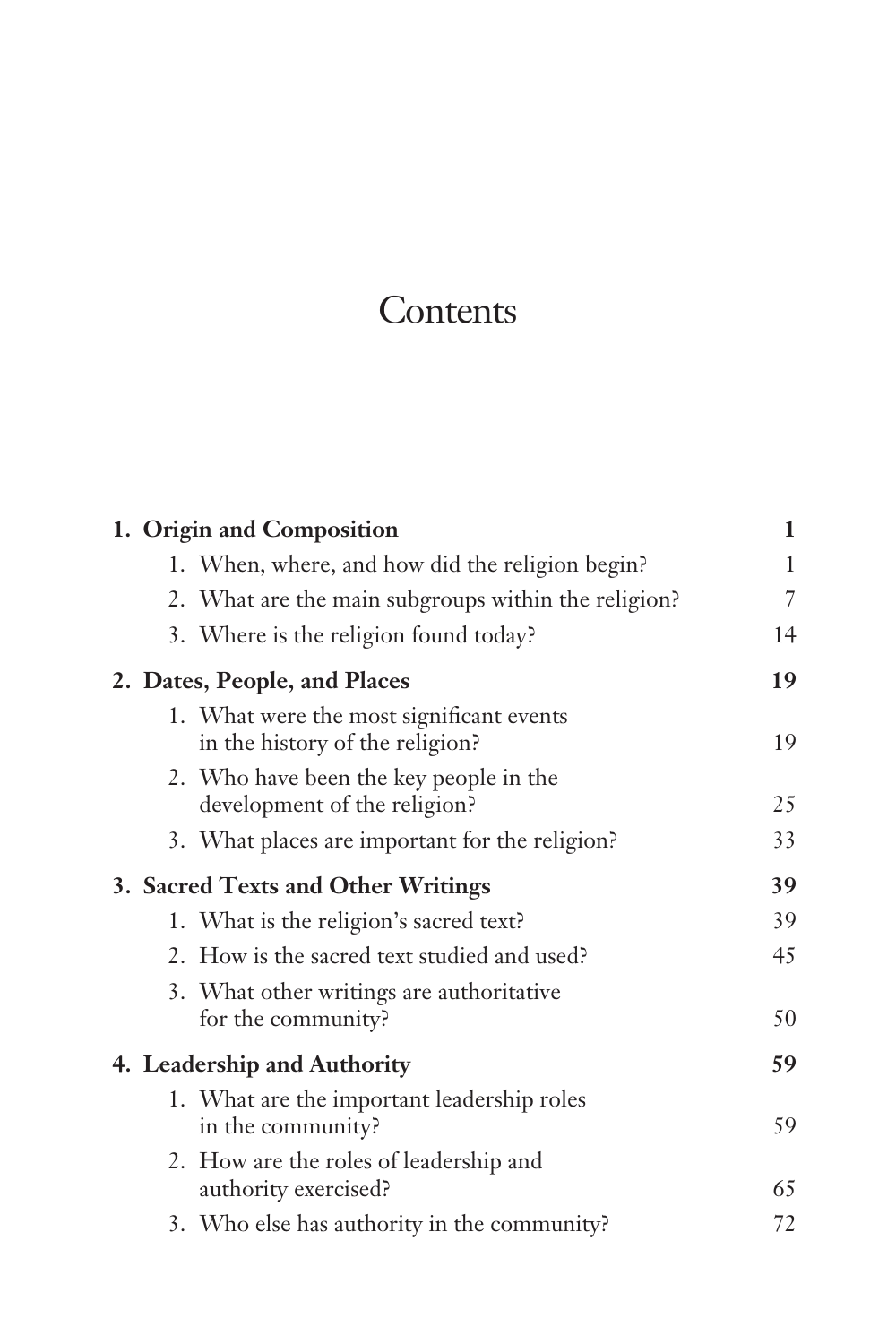| 5. Beliefs   |                                                                                   | 79  |
|--------------|-----------------------------------------------------------------------------------|-----|
| 1.           | How is the human condition understood<br>in the religion?                         | 79  |
|              | 2. How is the nature of God understood<br>in the religion?                        | 85  |
|              | 3. How is the relationship between God<br>and humanity understood?                | 92  |
| 6. Practices |                                                                                   | 99  |
|              | 1. Where is the main place of worship?                                            | 99  |
|              | 2. What are the primary rituals and practices<br>of the religion?                 | 105 |
|              | 3. What are the important holidays and celebrations<br>throughout the year?       | 111 |
|              | 7. Relationships                                                                  | 119 |
|              | 1. What is taught about how members of the<br>community should treat one another? | 119 |
|              | 2. What is taught about how men and women<br>should relate to each other?         | 125 |
|              | 3. What is taught about people who follow other faiths?                           | 131 |
|              | 8. Social Issues                                                                  | 139 |
|              | 1. What is the view of the relationship between<br>religion and politics?         | 139 |
|              | 2. What is the view of the relationship between<br>religion and science?          | 145 |
|              | 3. What are some of the religion's teachings in<br>the area of human sexuality?   | 151 |
|              | 9. Ethical Questions                                                              | 159 |
|              | 1. What are our obligations to strangers and guests?                              | 159 |
|              | 2. What are our obligations to the environment and<br>the natural world?          | 165 |
|              | 3. What are the religion's views on violence and warfare?                         | 171 |
|              | 4. What are the religion's views on human health?                                 | 178 |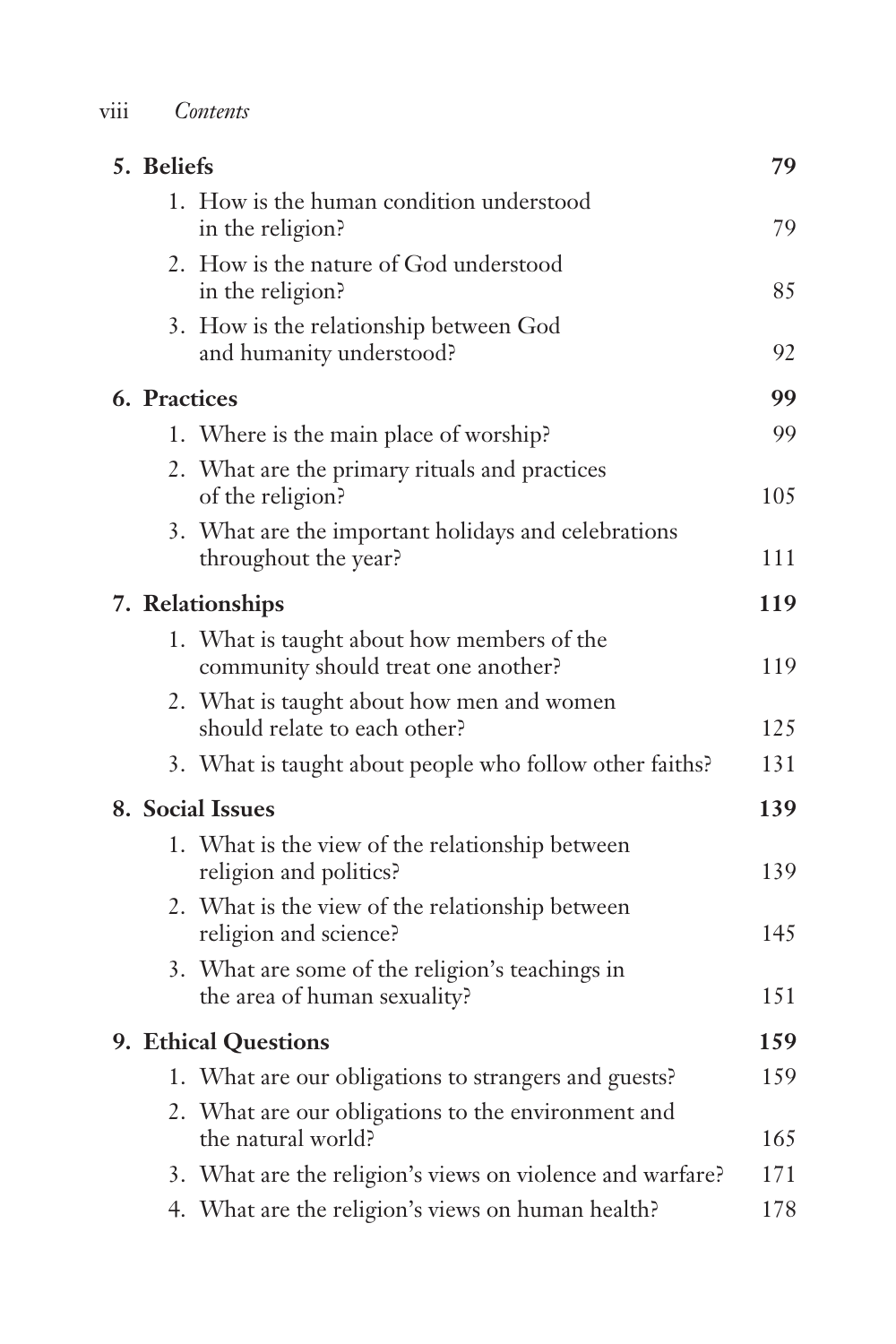| Contents                                                                      | ix  |
|-------------------------------------------------------------------------------|-----|
| 10. Current Concerns and Future Prospects                                     | 185 |
| 1. What issues are the most hotly debated by<br>followers of the religion?    | 185 |
| 2. What is the biggest challenge facing the<br>religion today?                | 191 |
| 3. What might the future have in store for the religion<br>and its followers? | 197 |
| <b>Appendixes</b>                                                             |     |
| <b>Important Dates for Judaism</b>                                            | 205 |
| Key Terms for Judaism                                                         | 206 |
| Internet Sites for Judaism                                                    | 207 |
| Further Reading for Judaism                                                   | 207 |
| <b>Important Dates for Christianity</b>                                       | 207 |
| Key Terms for Christianity                                                    | 207 |
| <b>Internet Sites for Christianity</b>                                        | 208 |
| Further Reading for Christianity                                              | 209 |
| <b>Important Dates for Islam</b>                                              | 209 |
| Key Terms for Islam                                                           | 209 |
| <b>Internet Sites for Islam</b>                                               | 210 |
| Further Reading for Islam                                                     | 210 |
| About the Authors                                                             |     |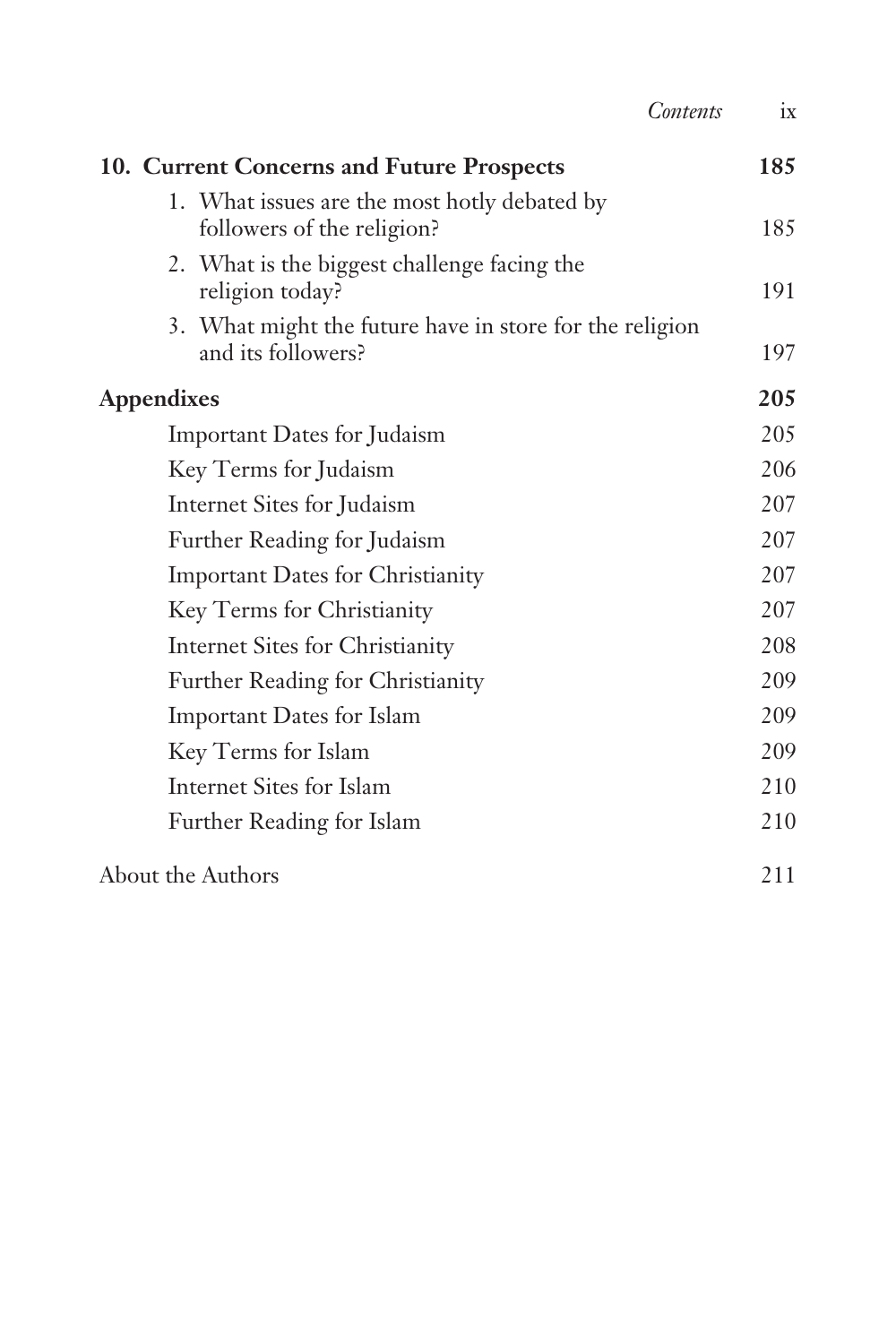### *Chapter Five*

## Beliefs

#### **1. How is the human condition understood in the religion?**

*Judaism*. Judaism teaches that a person is neither inherently good nor inherently evil. Every individual is born with two conflicting inclinations. One is called the *yetzer hatov*, the impulse for doing good; the other is called the *yetzer hara*, the aggressive impulse which can lead to wrongdoing. The *yetzer hatov* is the innate drive for all creative and constructive action—music, poetry, art, as well as moral concern for justice, love, compassion, and righteousness. By contrast, the *yetzer hara* is the innate drive for aggrandizement—the competition, greed, lust, and temptation to succeed at any cost. This aggressive impulse, however, is not entirely negative or destructive. According to a midrash, it may even be channeled into positive directions. As the sages noted, "For were it not for the *yetzer hara*, no man would build a house, or marry a wife, nor beget children, nor engage in a trade" (Kohelet Rabbah 3.11).

Elsewhere in the midrash, the aggressive impulse is reduced almost to a neutral force that a person may then manipulate for good or evil purposes. A constructive application of that impulse will follow the proper observance of the Torah, as the midrash explains: "Like iron, out of which man can fashion whatever implements he pleases when he heats it in the forge, so the aggressive impulse can be subdued to the service of God if tempered by the words of Torah which is like fire" (*Avot of Rabbi Nathan*, Perek 16).

With this set of premises about the nature of the human condition, the rabbinic sages concluded that sin or wrongdoing was a state of action, not a state of being. They taught that Adam's disobedience in the garden of Eden was not the original sin that contaminated all future generations of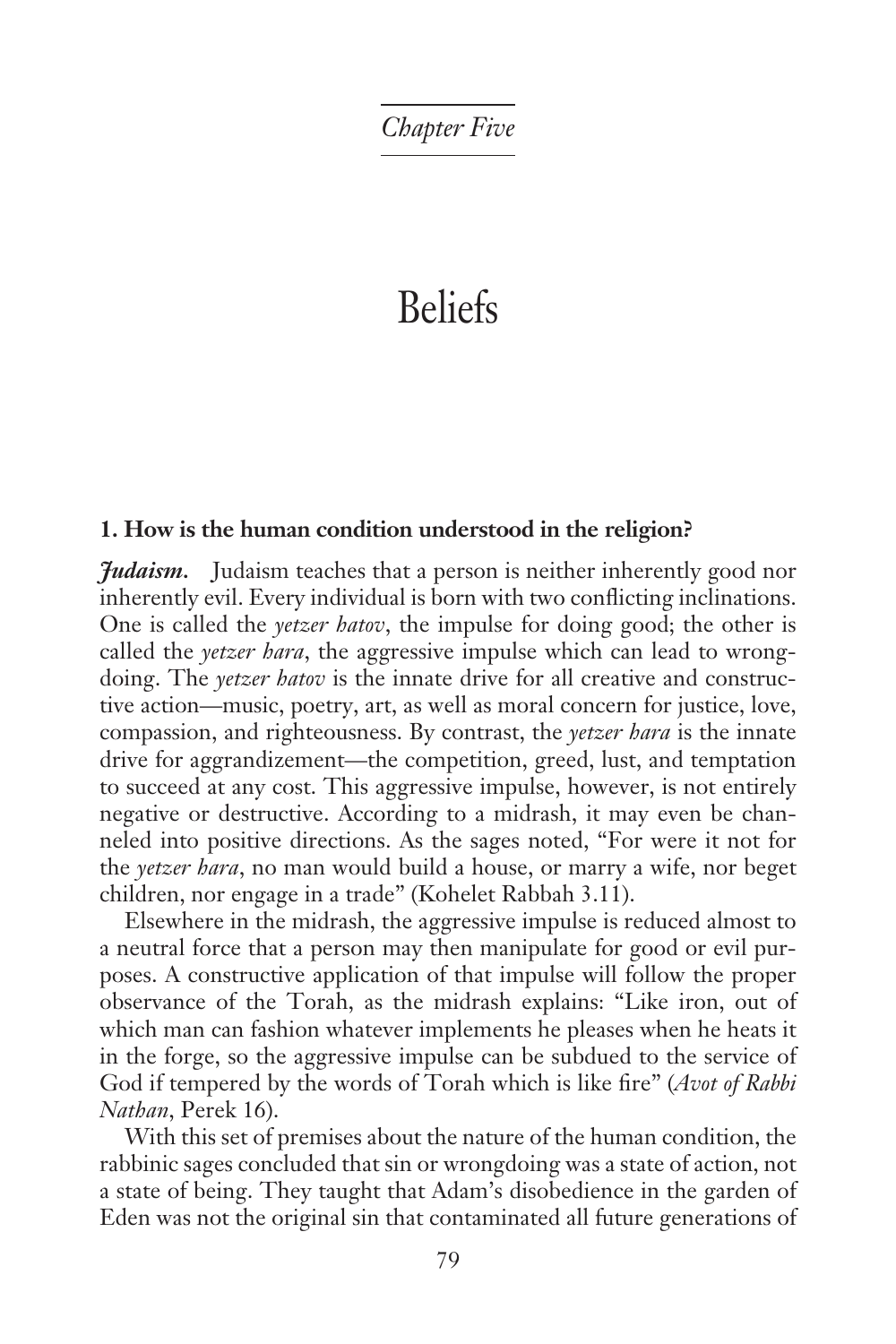humankind, but that it was the kind of transgression to which all people may succumb as a result of their own imperfections. The "fall" of Adam is an object lesson in the inevitable limitations of finite creatures. The rabbis carefully emphasized the full responsibility of every individual for one's own sin despite the effects of Adam's "fall." They emphasized God's response to Cain after killing his brother, "Sin couches at the door, . . . but you may rule over it" (Genesis 4:7 AT).

Nowhere in its literature does Judaism require a person to atone for some burden of guilt inherited from the past, even though the Torah acknowledges (Exodus 20:5) that the errors of earlier generations invariably affect the predicament of later generations. No sacrifices in the ancient Temple at Jerusalem, however, were ever associated with an eternal transgression or even with intentional sin. No ceremonies or rituals even hinted at such a concept. Judaism also never embraced the hope that God would in some manner intervene in the affairs of a doomed humanity to remove the curse of this guilt from Adam's descendants and to redeem people from their presumably corrupt, evil nature.

In Jewish tradition, the sin of Adam did not extinguish human moral freedom or initiative. The major focus has always centered not on the origin of sin but on the avoidance of wrongdoing and on ways to eliminate it. No person is condemned to sin, but all people are capable of it simply because all people are endowed with free will and the power to choose between good and evil.

Jewish theology teaches that if a person has committed a sin, one may repent and be forgiven. The initiative, however, must come from the individual, not from God. The psalmist declared that "the Lorp is near to all who call on him . . . in truth" (Psalm 145:18). The prophet Malachi assured his listeners, "Return to me, and I will return to you, says the LORD of hosts" (Malachi 3:7).

In Judaism the highest of virtues is repentance. No other religious literature is more explicit on the subject. The Talmud teaches that "in the place where a repentant sinner stands, even the righteous who have never sinned cannot stand" (*Berakhot* 34b). This comparison does not necessarily imply that repentant transgressors are better than the wholly righteous, but only that they occupy a very special place on a divine scale of values.

Furthermore, repentance in Judaism is not a mystery or a sacrament. It does not imply any miraculous transformations in the individual or the rebirth of one's soul. Rather, repentance is largely a human undertaking. It involves a four-step process that begins with a readiness to acknowledge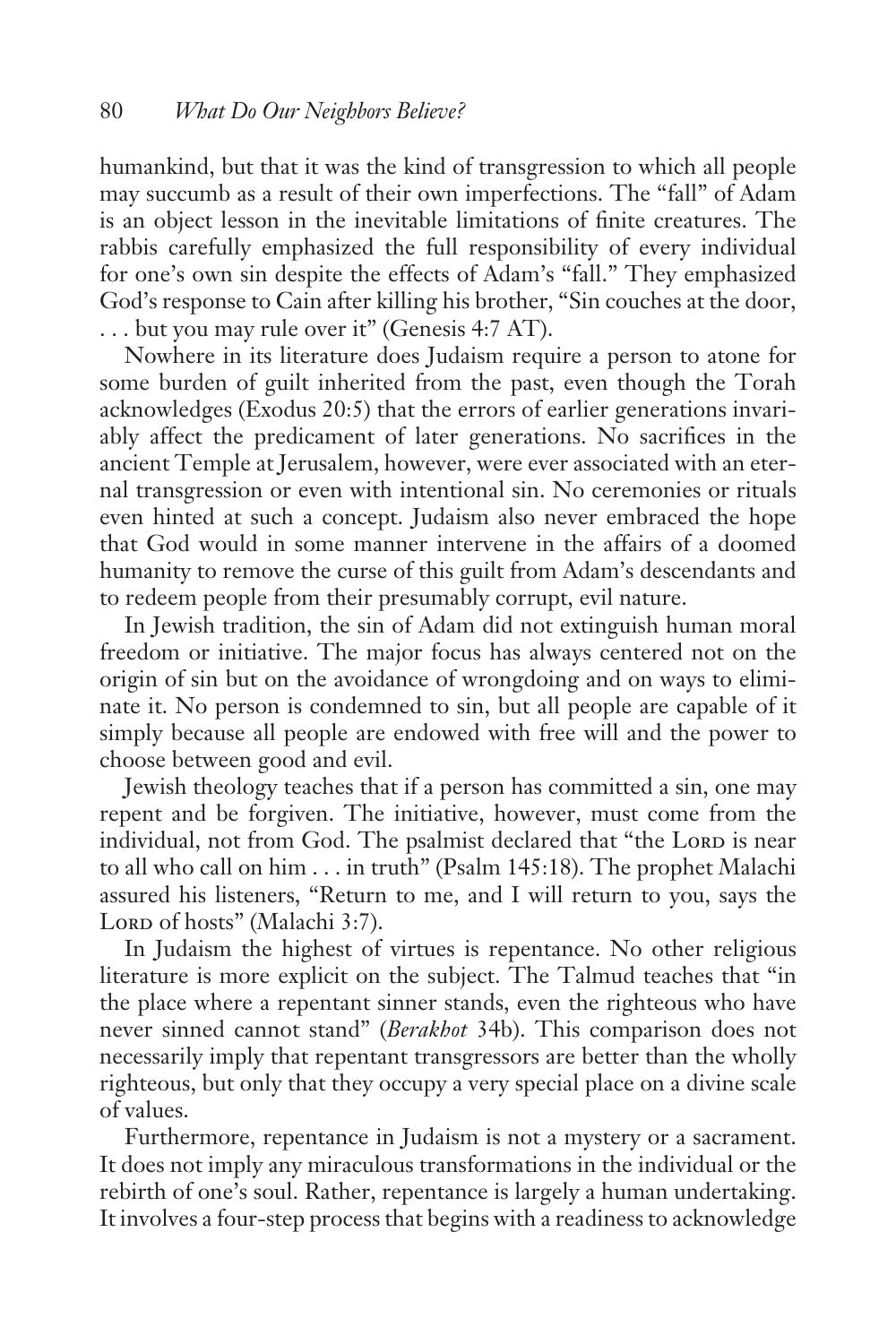a wrongdoing, followed by acts of compensation for the injury inflicted and genuine resolve to avoid a repetition of the same sinful deed. Only then can a person continue with the fourth and final step of praying for forgiveness and cherish the expectation of receiving God's mercy. "And God responded: I forgive, as you have asked" (Numbers 14:20 AT).

In Jewish tradition, life is entirely a matter of choices. One may choose either good or evil. From the moment of birth every person is a free agent. One may sin, or one may avoid it. One surely is not perfect, but every person is perfectible; and one's purpose in life is to achieve as much of that moral potential as one's humanity will allow. The task is not to eliminate aggressive inclinations but to control them and channel them. Persons can be all that God meant for them to be, or any person may ignore the opportunity. All depends on individual choice.

*Christianity.* Christians believe that human beings were created in the image of God. To understand what it means to be human, then, one needs to understand something of the divine life. Christians believe that God's existence is marked by infinite, loving justice and that God is internally relational; that is, God is a Trinity of three coequal persons— Father, Son, and Holy Spirit—who live in such perfect cooperation and love that they are one God. Christians also believe that God is personal, not simply an impersonal force of nature, and rational, that God acts with intention. To say that humanity bears the image of God, then, means that human beings were created to live in loving, just relationships with one another. It also means that our capacity to think and act rationally is a crucial marker of our humanity and that true rationality is inseparable from love and justice.

To say that human beings bear the image of God, though, also highlights the fact that human beings are not God; they are creatures: finite, embodied, and mortal. Christianity affirms the fundamental goodness of creation. Because creation flows from the infinite goodness of God, it exists as the embodiment of God's goodness. Being human entails living as an embodied soul, as ensouled flesh, and this union of body and soul is both essential to our humanity and good. In other words, Christians celebrate the goodness of embodiment and reject the notion that the soul is trapped in the body from which it hopes to escape at death. Likewise, Christians do not accept the idea that souls can migrate from one body to another. To be human is to live an earthly life, body and soul. Christians extend this affirmation of the goodness of earthly life, body and soul, to their vision of redemption. Christians anticipate that when God's reign is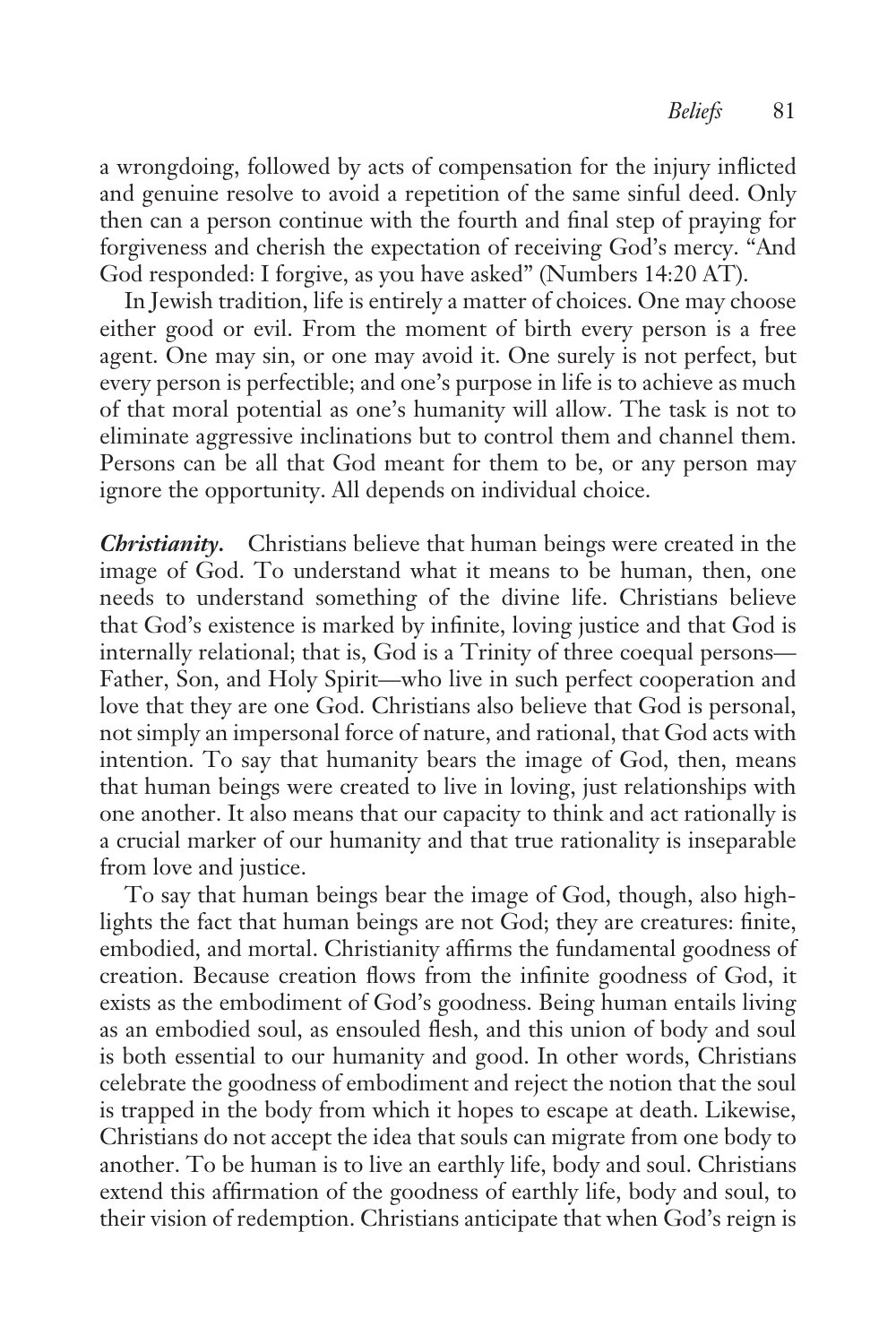fully come to earth, the earth will be made new and human beings will be raised from the dead to live bodily lives in joyous communion with God and one another.

Although Christians believe that humanity was created good, they also affirm that we have fallen from God's original intention for humanity so that we no longer live in loving, just relationships with one another, and our rationality no longer perfectly conforms to the standards of love and justice. Instead, we use our rational powers for destructive purposes and live in communities that do not display the love and justice that God intended for humanity. Christian theology names this fall from God's intentions "sin." Sin indicates two things for Christians. First, it names the particular ways and specific acts through which we violate the will of God. Second, sin indicates an underlying condition, a brokenness of the spirit, which expresses itself in particular sins. This underlying condition is known as original sin, a condition of separation from God shared by all people that prevents humanity from living as God intends. Sin leads to spiritual and physical death. Because of original sin, all persons are in need of God's redeeming grace, even children who have not yet committed any actual or particular sins. Original sin is also, therefore, the origin of our particular sinful acts, which emerge from the underlying brokenness the way a disease manifests itself in particular symptoms.

One theologian, Augustine, described original sin as a prideful rejection of our status as creatures. The first human beings, said Augustine, wanted to be gods and not creatures; they wanted to live for themselves, rather than living for the glory of God. When they rejected their status as creatures, they damaged the image of God in themselves, with the result that they and all of their descendants now suffer from original sin.

The human condition, then, is one of living as the fallen image of God so that humanity suffers both spiritual and physical death. Christians affirm that in Christ, God works to redeem humanity so that we may live in conformity with God's will and in joyful communion with God and one another. Human salvation is achieved through the incarnation of Jesus Christ, whom Christians affirm to be perfect in humanity and perfect in divinity. Christians believe that, in Jesus Christ, God entered human existence in order to restore humanity to the image of God. Jesus Christ's life and death reconcile humanity to God so that we are no longer alienated, no longer subject to spiritual death. In Christ's resurrection from the dead, God overcomes even physical death so that humanity may live forever in the kingdom of God in joyful obedience and delightful communion.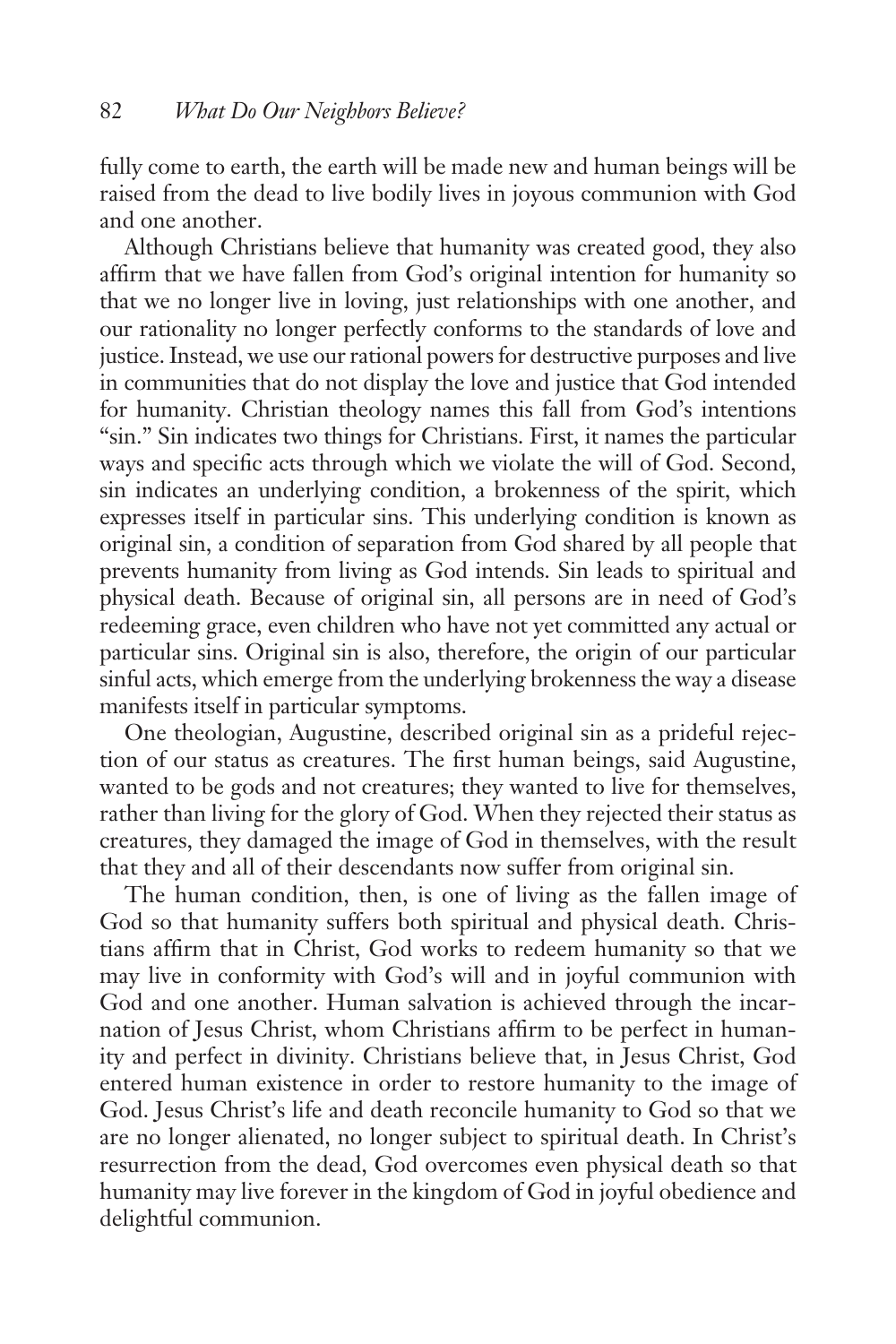*Islam.* Islam celebrates the diversity that is found within humanity. Qur'an 49:13 states that the differences among people are ultimately a gift from God that enables us to learn about each other: "Oh, humanity! [God] has made you male and female, nations and tribes, so that you might know one another. Truly, the most noble among you in God's eyes is the most devout." The variety within human life should therefore be recognized as a God-given opportunity for growth and knowledge. This perspective on human diversity is what has encouraged many Muslims to engage in interreligious encounters and experiences with members of other faiths. The possibility to know and learn from those with different backgrounds is considered to be a divine gift that should be embraced for the betterment of the human community. Interfaith gatherings have often been initiated by Muslims in order to introduce non-Muslims to the Islamic religion.

Despite that diversity, however, there is a firm belief in Islam that, at their core, all human beings are the same. As finite creatures that have been created by God, we all share the same basic human condition regardless of differences in gender, race, nationality, and religion. The thing that cuts through the distinctions among us is our complete dependence on God for our life and our survival. That reliance is vividly portrayed in the account of human origins in Qur'an 15:28–29, when God addresses the angels and tells them how humanity will be formed: "I am creating a human being from clay, formed mud. When I have fashioned him and breathed in him my spirit, prostrate yourselves to him." God animates Adam, the first human being, with the breath of life that allows him to become a sensate, thinking person. This is the paradigm that explains how all subsequent humans are created.

Consequently, Islam teaches that all people are born muslims. Not Muslims, which designates those who follow the religion of the Prophet Muhammad, but muslims, in the sense of "submitters." Our birth is completely out of our control. We are each brought into existence by God, who breathes the spirit of life into us, and that divine act puts us in a position of submission whether we realize it or not. As we grow and mature, we can choose to reject or ignore our dependence on God, but that does not change the fact that we are muslims until the day we die. We constantly submit ourselves to the divine will because that is what it means to be a human being. A distinction can therefore be made between voluntary and compulsory Muslims. The former are those who freely choose to embrace the religion of Islam and express their membership in the *ummah* by engaging in the practices and holding the beliefs that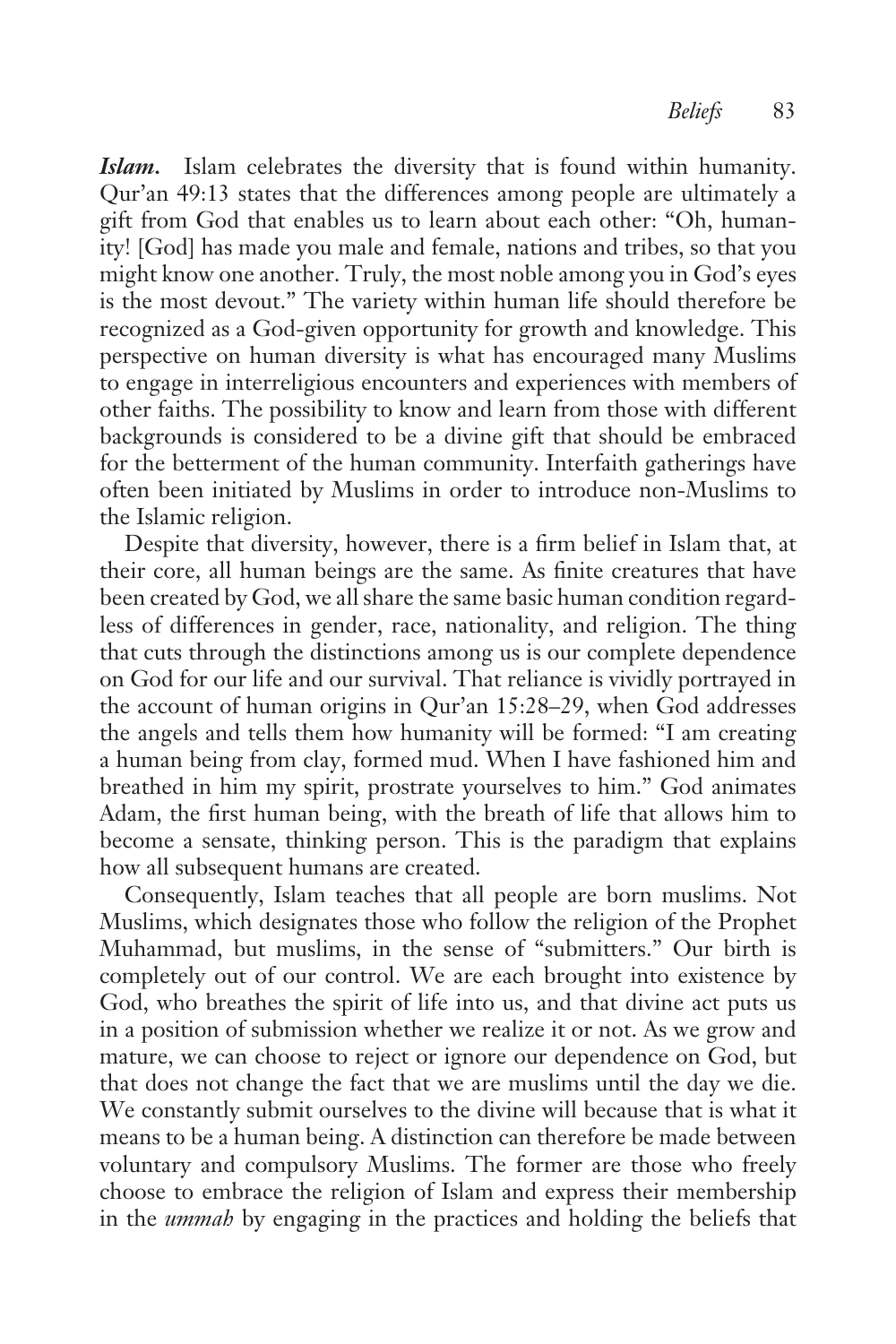are incumbent upon Muslims. Those who are not formally affiliated with Islam are compulsory muslims because they, too, are submitters, but of a different type. Atheists and agnostics fall under this category as well because as finite human beings who will one day die, they ultimately do not have complete control over every aspect of their lives.

Islam does not teach that humanity fell from a perfect state and that the effects of that fall are passed on to succeeding generations. In other words, it does not ascribe to the notion of original sin that characterizes many Christian denominations. According to the Qur'an's version of the events in the garden, humanity disobeyed God, but that transgression did not lead to a change in the human condition. The account in Qur'an 7:22–25 picks up the story after Satan (not a serpent) has tricked the couple.

Their Lord called out to them, saying, "Did I not forbid you to approach the tree, and did I not warn you that Satan is a clear enemy to you?" They said, "Our Lord, we have harmed ourselves. If you do not forgive us and have mercy on us, we shall surely be among the lost." He said, "Go! Some of you will be enemies of each other. For a while, the earth will provide you a dwelling and life's necessities. There you shall live and there you shall die, and from there you shall be brought out."

The outcome of this version is different than what we find in Genesis 3:14–19. In the Bible the couple is punished, and they are told that they will die because of their disobedience. The Qur'an does not present such a bleak picture of the aftermath. Adam and Eve are the same people at the end of the text that they were at the beginning. They are expelled from the garden, but God does not curse them, and it seems that mortality has always been part of their human condition because they are not threatened with it in the Qur'an if they eat of the tree.

In the Muslim understanding, humans were created mortal and with an innate capacity to do good. The first couple was tricked into disobeying, but that does not make them the first link in an unbroken chain of human sinfulness. If a Muslim does sin, it is their own fault and not the consequence of some primordial transgression. One of the most drawnout and contentious debates within the Muslim community was that of free will versus predestination. Are humans truly free to make their own decisions, or are all acts predetermined by God? Prominent intellectual heavyweights lined up on both sides of the issue, but it was eventually decided that humans are free and responsible for their own actions.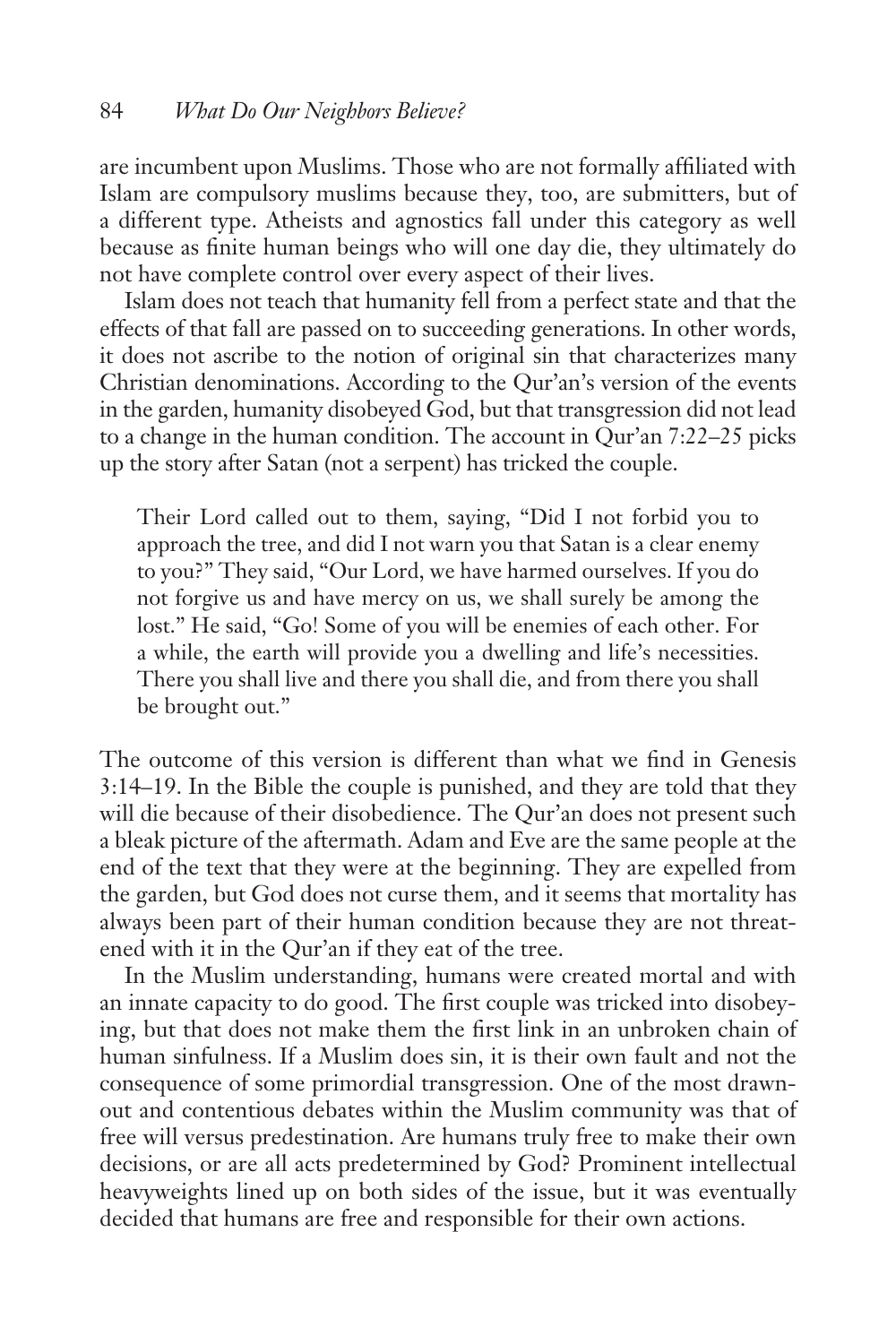The Islamic teaching on free will can be seen in the dramatic story of Noah's son that is told in the Qur'an (11:36–47) but is not part of the biblical tradition. Noah urged his son to board the ark in order to avoid the deluge, but the younger man rejected his father's advice and chose instead to take refuge on a nearby mountain. Before he could reach safety, the son was swept away by the water and lost his life. In this way, Noah's son opted to exercise his free will and not listen to the prophet, but he paid the ultimate price for his decision.

Islam's lack of belief in original sin means that there is no preordained guilty condition from which humanity must be "saved." All people are born good, and it is up to each of us to make the proper choices as we exercise our free will. Muslims believe that the surest way to do this is to submit one's own will to God's will as it is revealed to them through their religion. When they do so they become an example to those around them, and they inspire others to do the same. A frequently cited verse from the Qur'an describes the healthy competition that results from this situation. "If God had wished, He could have made you one community, but he intended to test you through what He has given you. So compete with one another in doing good things, for all of you will return to God. He will then advise you regarding that about which you differed" (5:48b).

#### **2. How is the nature of God understood in the religion?**

*Judaism.* Ethical monotheism is a uniquely Jewish religious concept affirming that all existence was created and is governed by a single God. That deity is also the source and paradigm for moral action. This idea was a revolutionary development in the history of religions. Many knowledgeable students of religion maintain that this proposition is the greatest single contribution of Judaism to the spiritual heritage of Western civilization.

This extraordinary understanding of the nature of God rests upon an appreciation of its three major aspects. The first is the belief that God is one and not many. The ancient Jewish people, unlike their contemporaries, did not believe that the world was fragmented under the domain of several different gods. They posited the existence of only one Supreme Being, who alone accounted for all the diversity in the universe. This Being was the Creator and Sustainer of all there is. This first hypothesis implies several corollaries that emphasize the uniqueness of this concept.

One corollary entailed a belief that the unity of God encouraged much greater unity among the people who worshiped such a deity. If people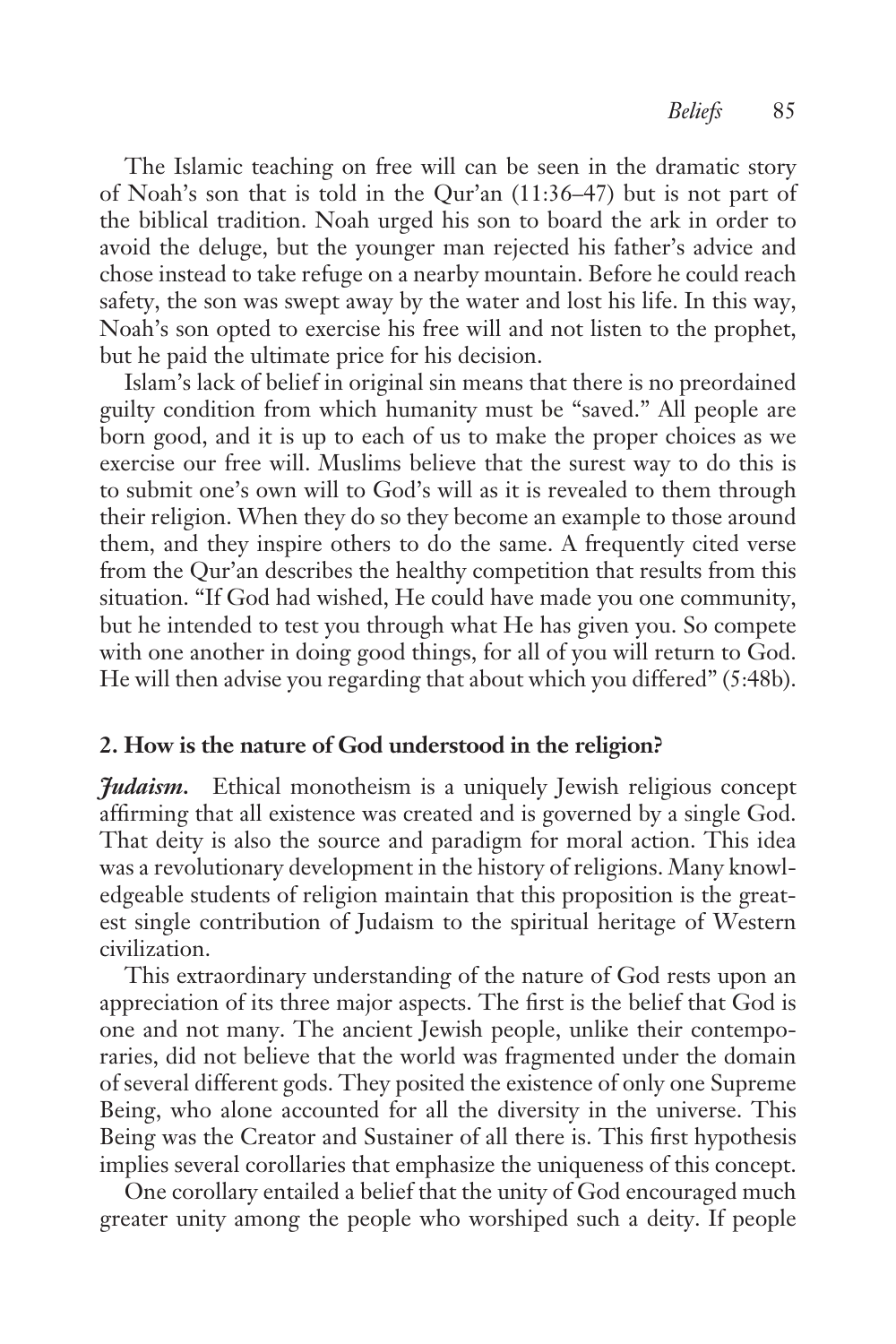worshiped many gods, favorites would inevitably emerge among them, and factions would develop; each faction would promote the supremacy of its own choice. Monotheism theoretically precludes such conflicts. "In days to come," declares Isaiah, "the mountain of the Lord's house shall be established as the highest of the mountains. . . . Many peoples shall come and say: 'Come, let us go up to the mountain of the Lord, to the house of the God of Jacob; that he may teach us his ways, and that we may walk in his paths'" (Isaiah 2:2–3). From its earliest beginnings, Judaism taught that the unity of humankind was a corollary of the belief in one God. That is clearly a distinctive quality of the concept of monotheism.

When Judaism proclaims that God is one, it means that God is not simply a numerical unity, but also a qualitative unity. That is the second major aspect of monotheism in Judaism. God is not only one: God is also unique as the Source and Sustainer of all moral values. God is not only one unto himself: God is the only one of his kind in the universe. There is no other "One" like God. During the rabbinic period (200 BCE–500 CE), the Roman emperor often enjoyed the title of "king of kings." To emphasize the singularity of God, the rabbinic sages acclaimed God as "the King of the kings of kings."

To hold that God is the Source and Sustainer of moral values is to insist on an objective status for ethical ideals. They are not the impulsive fabrication of human minds but are grounded in the very bedrock of creation. Moral laws have objective validity similar to the laws of physics. They are not our invention, but it is for us to discover them. Just as it would be foolish to defy the law of gravity and hope to escape its consequences, so also it is perilous to presume that a human infant can grow to emotional maturity without ever being loved or cared for. In both cases the penalty for ignoring the law is a natural consequence of defying the given realities of the universe. The uniqueness of God in this context is the complex but delicate blend of both physical and spiritual reality in a single deity that accounts for the balance, harmony, and order of nature within us and without.

The uniqueness of God, as Judaism has taught it, includes still a third aspect that clearly set ancient Israel apart from all other peoples. Evidence abounds that from earliest times, God in Judaism was not simply the supreme moral authority but also the supreme moral agent. Because God limited God's range of operations by imposing particular moral laws, God's credibility henceforth would rest not only on legislating truth but also on being identified with truth. God could not violate either physical or moral laws without seriously compromising God's own integrity.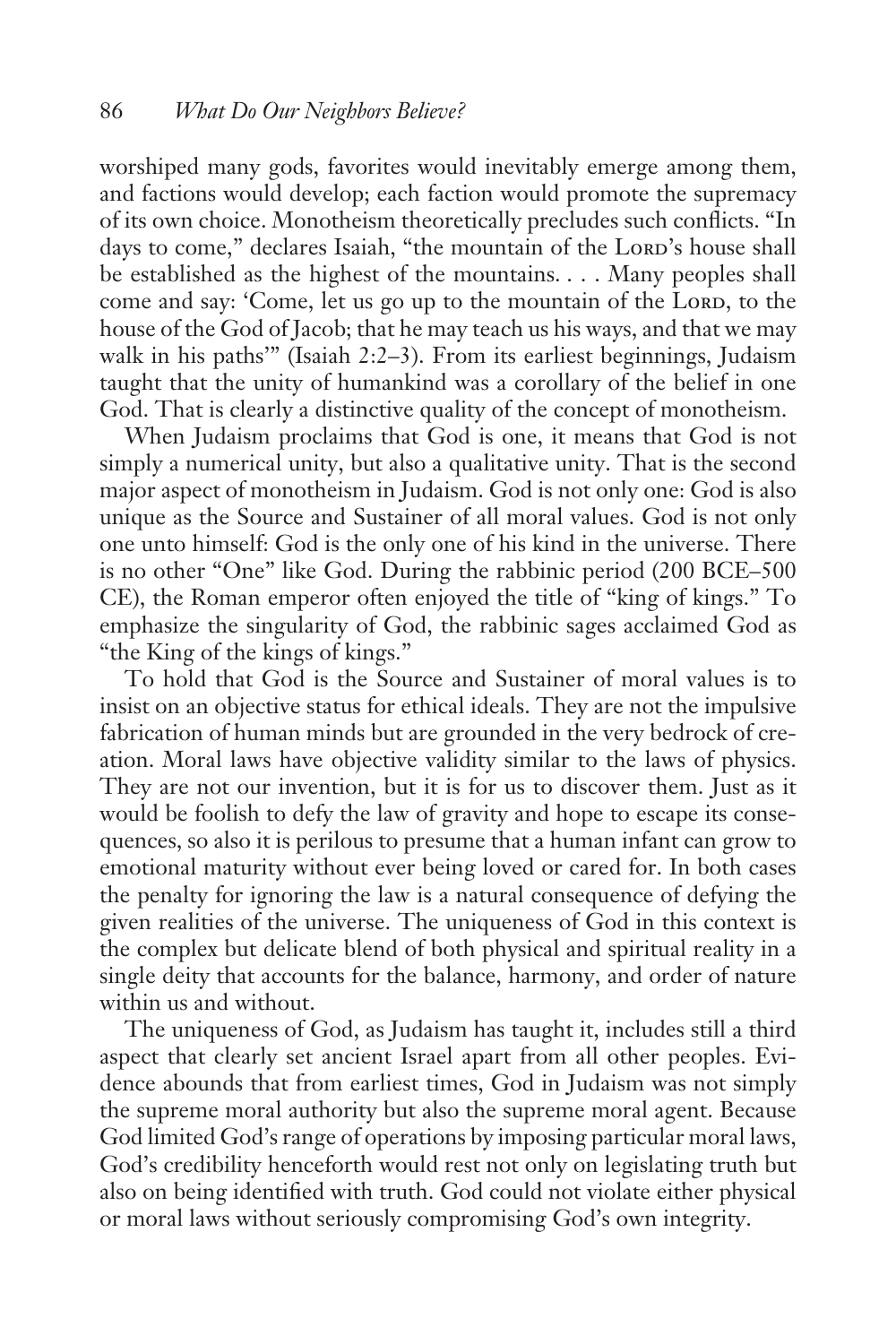A biblical passage that clearly reflects this principle is the conversation between God and Abraham concerning the impending destruction of Sodom and Gomorrah (Genesis 18:17–33). God decides to disclose to Abraham God's plans to destroy the two cities because of their flagrant transgressions of moral decency. Abraham, however, objects to such a decision that would indiscriminately obliterate the innocent with the guilty and calls God to account on the basis of God's own ethical standards.

"Wilt thou indeed," asks Abraham, "destroy the righteous with the wicked?" (RSV). He then proceeds to negotiate with God on behalf of the innocent. He begins by speculating whether there may be as few as fifty righteous people in the cities. Would that not be sufficient to annul the decree? God concedes that Abraham's argument is legitimate and agrees that for the sake of fifty righteous people, the cities will be saved if Abraham can find them. Abraham proceeds to inquire for the sake of forty, then thirty, twenty, and finally just ten. In each case God is willing to alter God's judgment if such innocent numbers can be found.

Eventually, not even ten innocent people can be found, and God proceeds to destroy the cities. The point, however, is not Abraham's defeat but his acknowledged right to challenge God and hold God personally accountable for the laws God had commanded.

Ethical monotheism is not just a way of talking about God. It is a way of understanding human experience; it is a way of organizing the world in which we live. It is a faith that attempts to explain what we do not know by beginning with what we do know. We do know that our awareness of this world is rooted in a unity of our own senses. We do know that defiance of moral law invites a disaster as devastating as any contempt for the laws of physics or chemistry or biology. We know, in short, that we cannot fathom it all and that this world is ultimately grounded in mystery. And that singular ethical mystery is what we call God.

*Christianity.* God is understood, first of all, to be the one sovereign creator of all. God alone is infinite and eternal. God stands alone among all reality as God. Everything else that is real—living things and inert things, rational beings and the unintelligent, everything from the angels and human beings, to the animals and plants, to the planets, minerals, and elements—is a creature. All creatures owe their existence to God, whom they were made to glorify. The good of all creatures, therefore, is found in God, to whom they return in obedience and love.

The nature of the one, sovereign God who is creator of all is most essentially love. God is love. God's nature as love is communicated to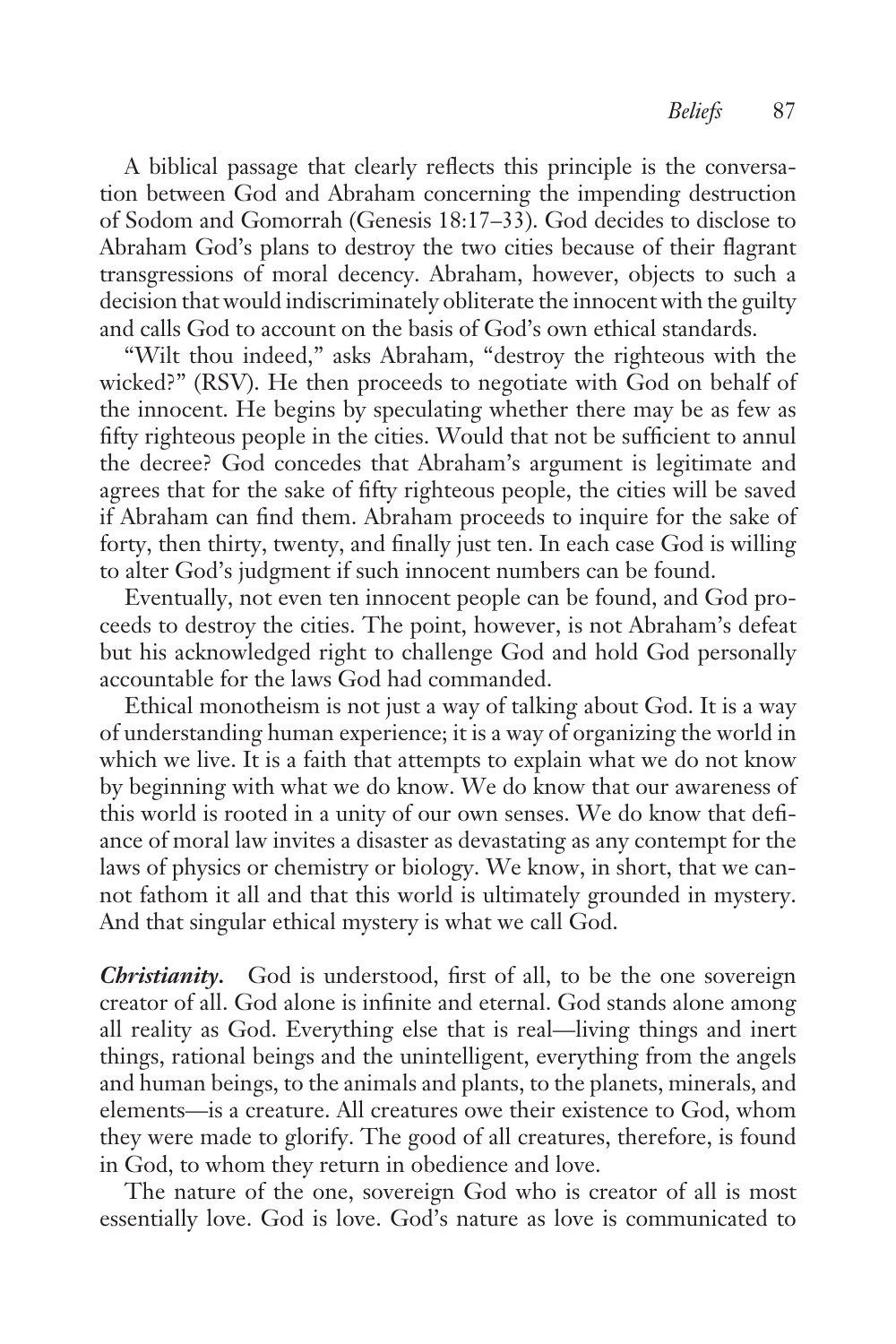creatures through God's goodness, beauty, mercy, and justice. These qualities all flow into creation because God wills other beings into existence out of nothingness and endows them with God's own qualities. The creation, then, is a finite and imperfect reflection of God's infinite and perfect love, goodness, and beauty.

The gap between what God is infinitely and what creation is in a finite way has led Christian theologians to the conclusion that our language about God never perfectly names what and who God is. Our language is a rough approximation of divine reality. It gestures us toward God without precisely capturing God's essence. We use analogies from the created order to indicate some truths about God, being careful not to confuse creator and creation. For instance, God is often referred to as the "rock of salvation," which points to God's steadfast faithfulness without identifying God with an inert mineral. Likewise, Christians call God "Father" to indicate God's loving, parental oversight of humanity, but they do not assert that God is male. In fact, Christians have always insisted that God is neither male nor female.

The question of how precise our language can be in gesturing toward God has led to a debate among theologians about some of the attributes of God. The majority of theologians throughout Christian history have held that analogies from creation are always deeply flawed because they rest in some basic creational assumptions that do not apply to God. For instance, creatures are governed by time, but these theologians point out that God is eternal, which means that God exists outside of time. Likewise they affirm that God is immutable (changeless), omnipotent (all-powerful), and exists without needs of any kind. Many modern theologians, however, have questioned these classical attributes, claiming that the analogy between creation and God is much closer than the tradition has assumed. They claim, for instance, that God moves through time as creatures do, but never comes to an end. That is, they claim that God is everlasting, not eternal. These theologians also believe that God changes and responds through relationships with creatures and that God needs creatures so that God may live in loving relationship with others. They also believe that while God is very powerful, God is not all-powerful and cannot be held responsible for evil in the world. This debate remains unsettled, with both sides making faithful efforts to attend to the biblical witness and to human experience.

In addition to believing that God is one, sovereign, and loving, Christians also believe that God exists as a Trinity of three persons. Christians have always insisted that belief in the Trinity does not conflict with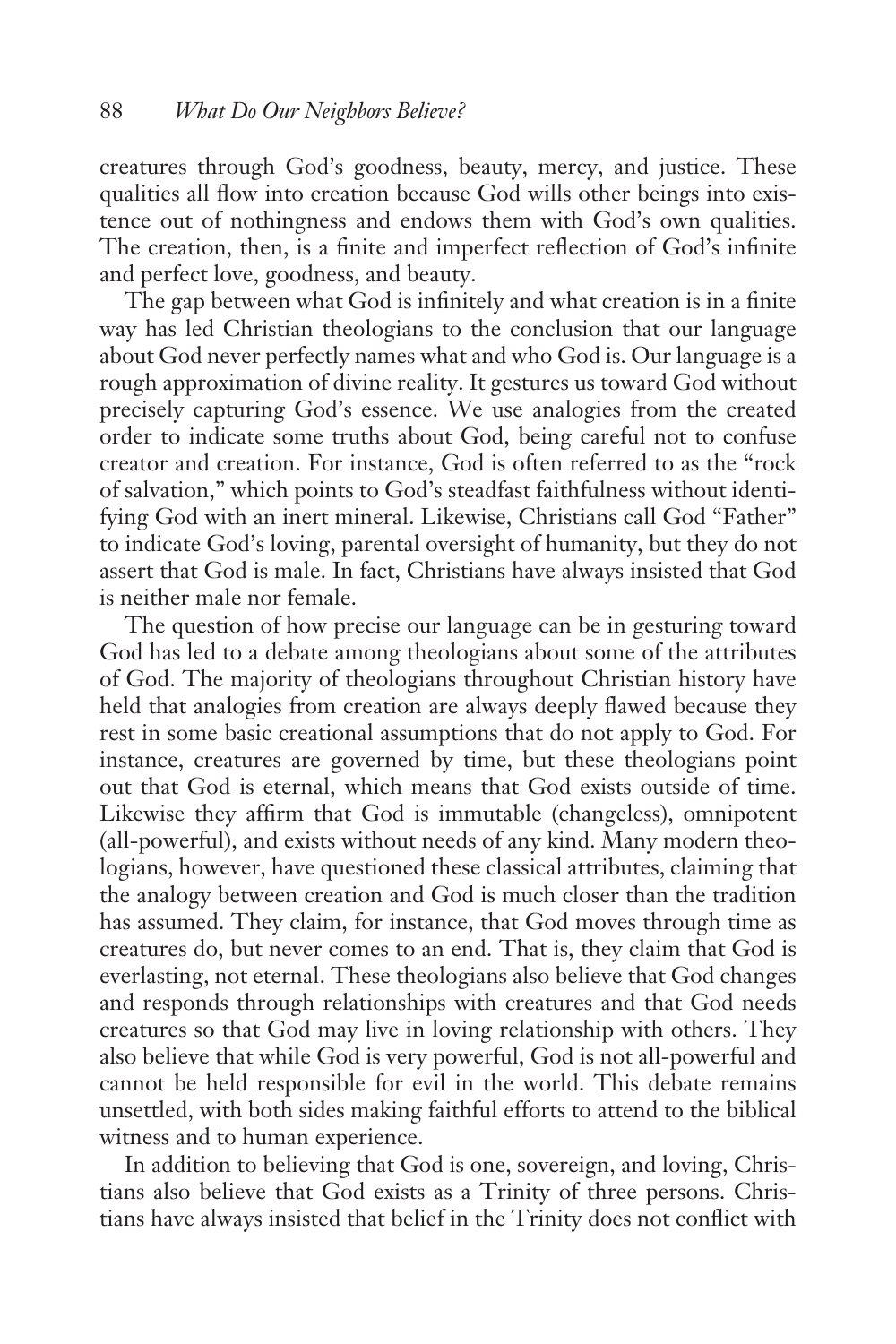monotheism, but they have often had trouble articulating precisely how this can be. The challenge has been to affirm that God is really one, but also really three. Some have proposed that God only appears to us as triune, that Father, Son, and Holy Spirit are but three names for different ways God is revealed to us. The church rejected this way of thinking about the Trinity at the first Council of Constantinople in 381, the second ecumenical council.

Instead the church affirmed that Father, Son, and Holy Spirit are three persons who live in a perfect and permanent cooperative bond unlike any kind of creaturely unity because it exists outside the limitations of space and time. A fourth-century theologian named Gregory of Nyssa explained that because creatures are united to one another only imperfectly and temporarily, two or more creatures never truly live as one. But the three persons of the Trinity always operate in perfect unity, and this perfection of unified operations ensures that the reality of being one God is as certain as the reality of being three persons. The three persons of the one God live a life of love, delight, and mutuality. Human beings may catch a glimpse of this delightful, loving triune life of God when they enter into relationships of love, reciprocity, and hospitality even though such relationships are always limited by our creaturely condition of being spatial and temporal.

Traditionally controversies about the nature of God have focused on metaphysical questions such as whether God is eternal or everlasting and how it is possible for God to be both three and one. More recent questions about the nature of God, however, have focused on what God's nature means for the social and political order. Christians aligned with liberation theologies believe that God actively chooses the side of the oppressed. Just as God chose to free the Hebrews enslaved in Egypt, so God still chooses liberation for the outcasts of society. The people of God are, therefore, called to work to correct structural injustices such as racism and patriarchy and to build an inclusive community. For Christians aligned with Evangelicalism, the focus falls on God's nature expressed in the desire for personal holiness. The work of the Christian is to resist the temptation of worldliness and to seek purity in matters such as sexual conduct and practices of personal devotion. In the social and political sphere, the Christian is to endorse practices and policies that encourage such holiness.

*Islam.* The Arabic word *allah*, the standard Islamic term for God, translates literally as "the deity." It is not a personal name or title but conveys more or less the same sense the English word "God" does. From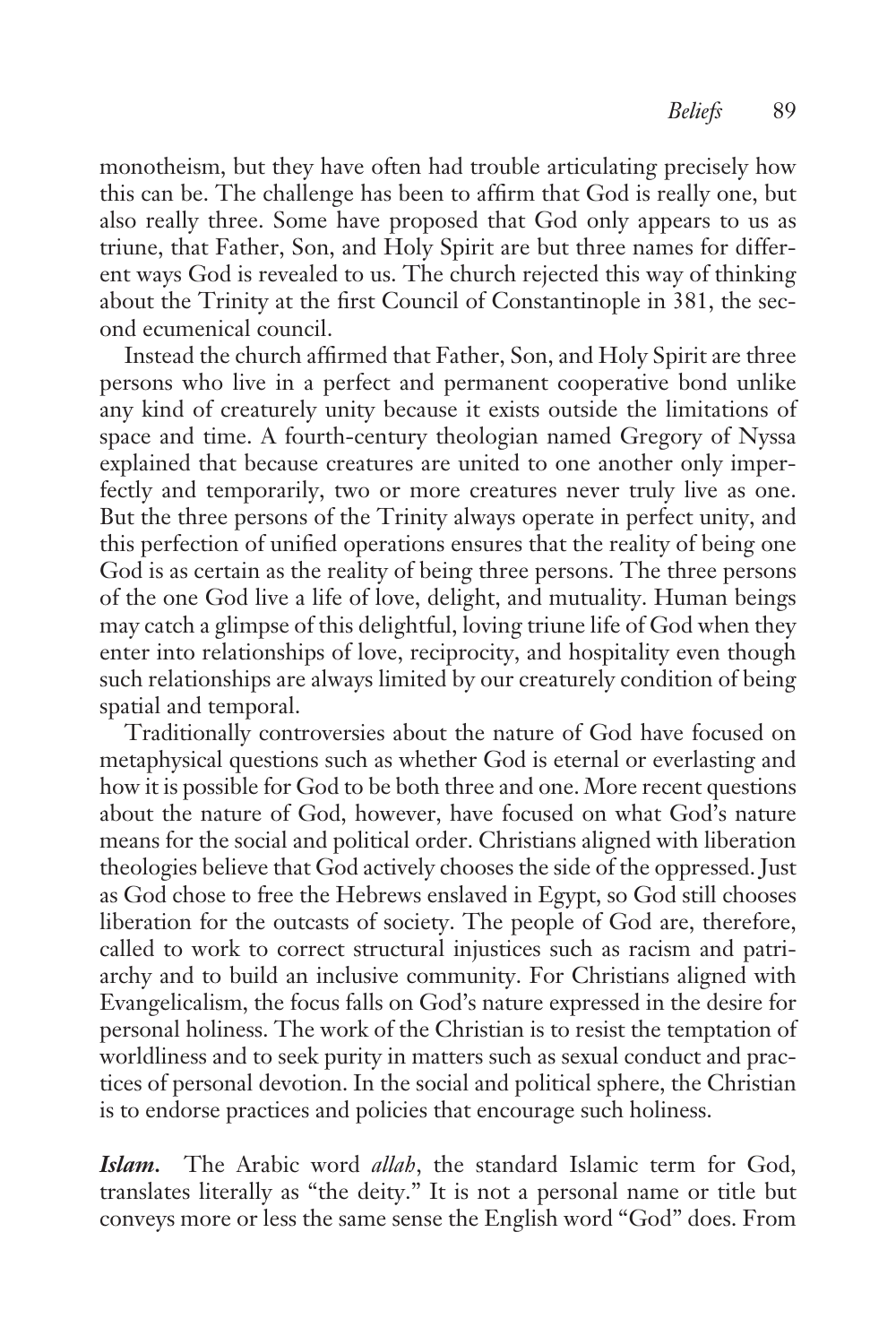the Muslim point of view, the defining quality of God's nature is oneness, a view summed up succinctly in Qur'an 16:23: "Your God is one God." Neither of the other two monotheistic faiths places the emphasis on the unity and indivisibility of God that Islam does. The term for this aspect of God's nature is *tawhid*, which is etymologically related to the Arabic word for "one."

According to Islam, the worst thing a person can do is somehow to violate the unity of God. The term for this offense is *shirk*, which comes from an Arabic root that describes the act of associating or sharing something with something else. Someone guilty of this offense associates something from the created world with the uncreated nature of God, thereby dividing up and denying the oneness that is the essence of the divine. This can be done physically, by setting up an image or an idol as a sign of God; or intellectually, as when one believes some individual or object shares in the divine nature. According to the Qur'an, *shirk* is the greatest sin and the only offense that God cannot forgive. "Truly, God will not forgive having something associated with him, but he will forgive anything short of that as he pleases. Whoever associates something with God has committed a very grave offense" (4:48).

This is the main reason why Islam does not permit paintings or other representations of God, a prohibition often extended to include images of any living being. One of the most noticeable differences between a mosque and many churches is that the former lacks any artwork depicting humans or animals. This is avoided because such representations could be improperly associated with God and therefore lead to *shirk*. The absence of such art is also sometimes explained by the belief that only God has the right to create living beings. The artist who produces such images is therefore guilty of trying to usurp God's power and authority. These views have not resulted in mosques and other Islamic buildings that are devoid of all artwork. Rather, they are typically adorned with very elaborate script and ornate geometric patterns like arabesque that are quite beautiful and aesthetically pleasing.

According to mainstream Muslim belief, God is a transcendent reality that is ultimately unknowable to humanity. Despite that divide, there is a long-standing tradition in Islam that claims humans can know something about God's nature even if we are incapable of grasping the totality of the divine essence. Several times in the Qur'an, reference is made to the names of God: "Allah—there is no God but he. To him belong the most beautiful names" (20:8). These texts are the basis for a tradition that claims God has ninety-nine names, each describing some aspect or